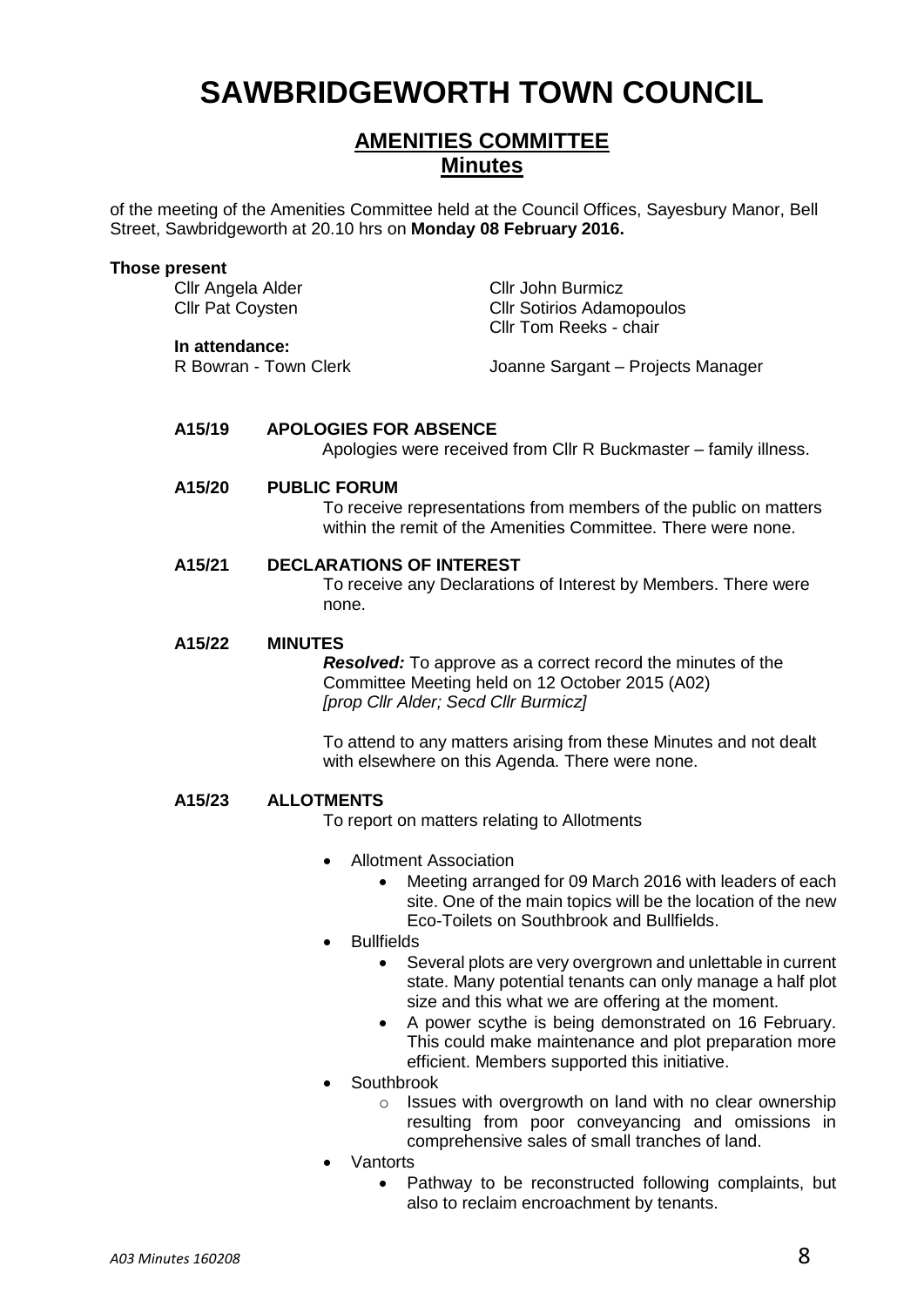- Tree to be felled on 12 February following complaint about overshadowing.
- One overgrown plot to be retained for the time being for access by workforce.
- Bellmead
	- Complaint about another tree overshadowing an allotment, tenant to apply self-help in first instance. Tree is potentially a BT issue to resolve.
- Waiting list
	- Currently static at 16, with some unlettable plots and some wanting to go on a specific plot that we can't accommodate.

### **A15/24 CEMETERY**

To report on matters relating to the Town Cemetery

- **Inspections** 
	- o Report on condition of the site. Much depends on communicating with ERB holders to remind them what is expected of them.
	- o Complaints about spring flowering cowslips have been resolved to the acquiescence of an ERB holder.
	- o Extension of fencing at container area to accommodate temporarily displaced kerb sets.
- Price structure
	- o No changes are proposed for 206/17. Clarification of pricing for services will be provided in order to remove areas of doubt.
	- o Production of new marketing material will be produced to give to direct contact clients and assist funeral directors when speaking to their clients.
- **Maintenance** 
	- o Quotation for fencing on the boundary of C Section has been obtained and will be carried out by the Ranger with the help of a contractor.
	- o Cemetery gate hinges have been damaged by a vehicle colliding with them. Repair estimates are being sought from a local forge.
	- o Assistance with grass cutting in the spring/summer season will be provided on a week by week basis by students from Harlow College,.
	- o Camouflage planting to shield container. A trellis will be erected and Russian Vine, Amandii Clematis or similar will be planted

#### **A15/25 FOOTPATHS & OPEN SPACES**

To report on matters relating to Footpaths and Open Spaces

- **Bullfields** 
	- Inspection and maintenance routines are continuing
- West Road
	- Inspection and maintenance are also continuing with issues relating to the condition of the wet-pour surface remaining unresolved.
- Other areas
	- Bell Street flower beds are largely populated and will require fairly minimal on-going maintenance.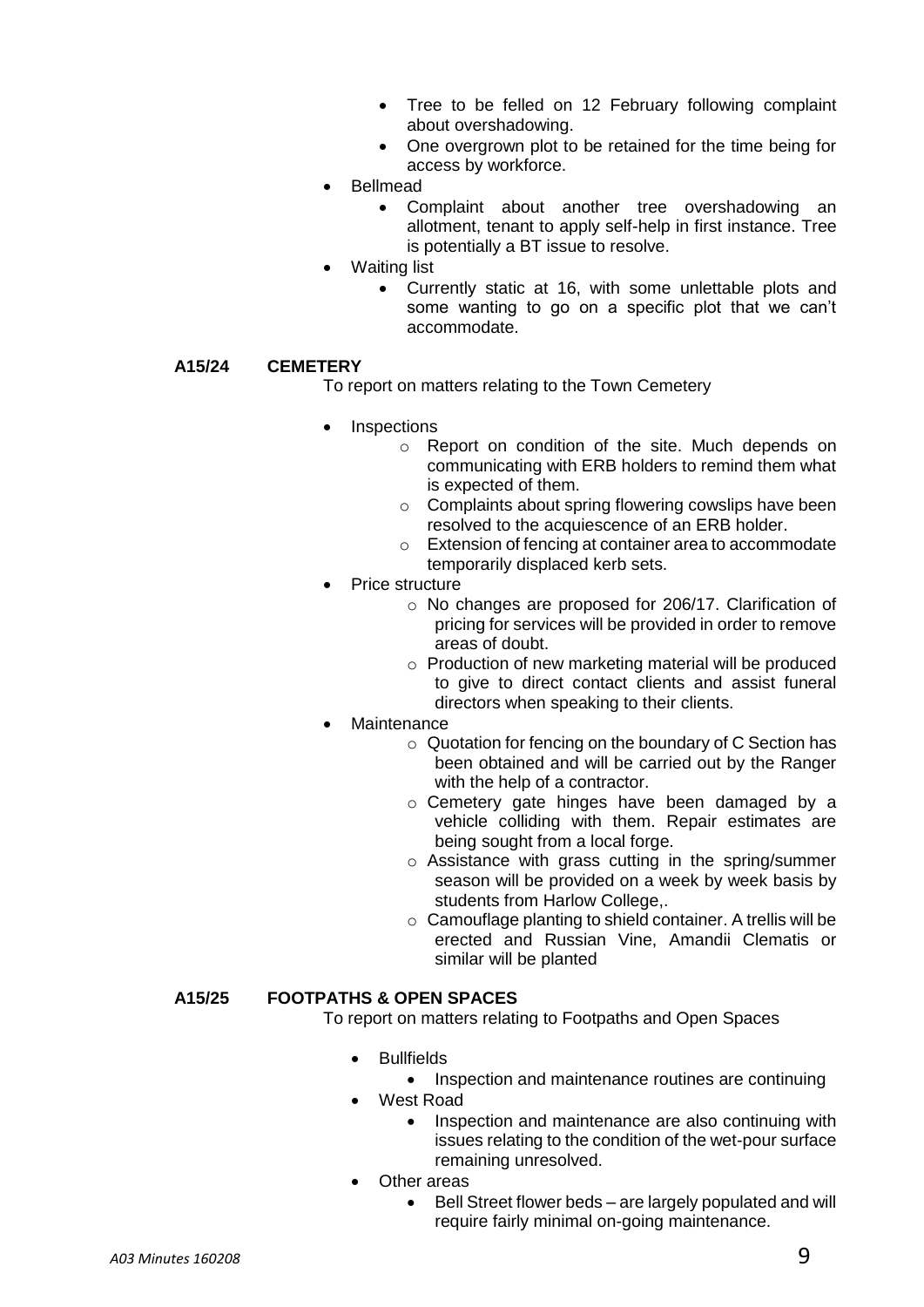- London Road flower beds the London Plane tree felled by HCC now showing signs of life. This means that the root problem has continued showing more movement in the surrounding paving. We will now commission our own contractor to poison the stump.
- Town Green
	- To consider next moves in order to make progress on this project. There is budget provision to kick start this project and persuade the owner, EHDC, into agreeing some action.
- **Footpaths** 
	- General state EHDC leaf mulch issues were mentioned and specific reference was made to the footpath twixt the Catholic Church and Cambridge Road.
	- Parish Hall footpath has been the subject of social media comment and the ownership is for F&B School to establish.
- Rivers Heritage Orchard
	- The annual Wassail was carried out and the town council attended in its role of representative of the landowner and to ensure Health and Safety issues were addressed.
	- The volunteer group continue to carry out maintenance days and contracts with the town council for grass cutting. The chairman is likely to be less available due to his career changes.
	- The National Orchards Group have expressed an interest in visiting the Orchard and have been put in contact with the volunteer group.

### **A15/26 CIVIC AMENITIES**

To report on matters relating to Civic Amenities

- Ranger activities
	- Report on current working arrangements. Ranger now back on winter hours and concentrating on cemetery maintenance.
- Farmers Market
	- Consideration of a replacement event. Projects Manager is investigating the feasibility of bringing in foreign food markets.
- Facilities at The Manor
	- WW1 exhibition now concluded after an extension into January. Over 1.400 have passed through the exhibition and the trench including an estimated 600 schoolchildren from Sawbridgeworth and the surrounding area.
	- Redecoration programme for the winter will start with reparations to the chamber and outside decoration to paintwork.
- Floral Displays
	- Displays for summer 2016. To be discussed with Cllr Coysten. Oakridge Nurseries have agreed to sponsor the displays again.
- Public Conveniences